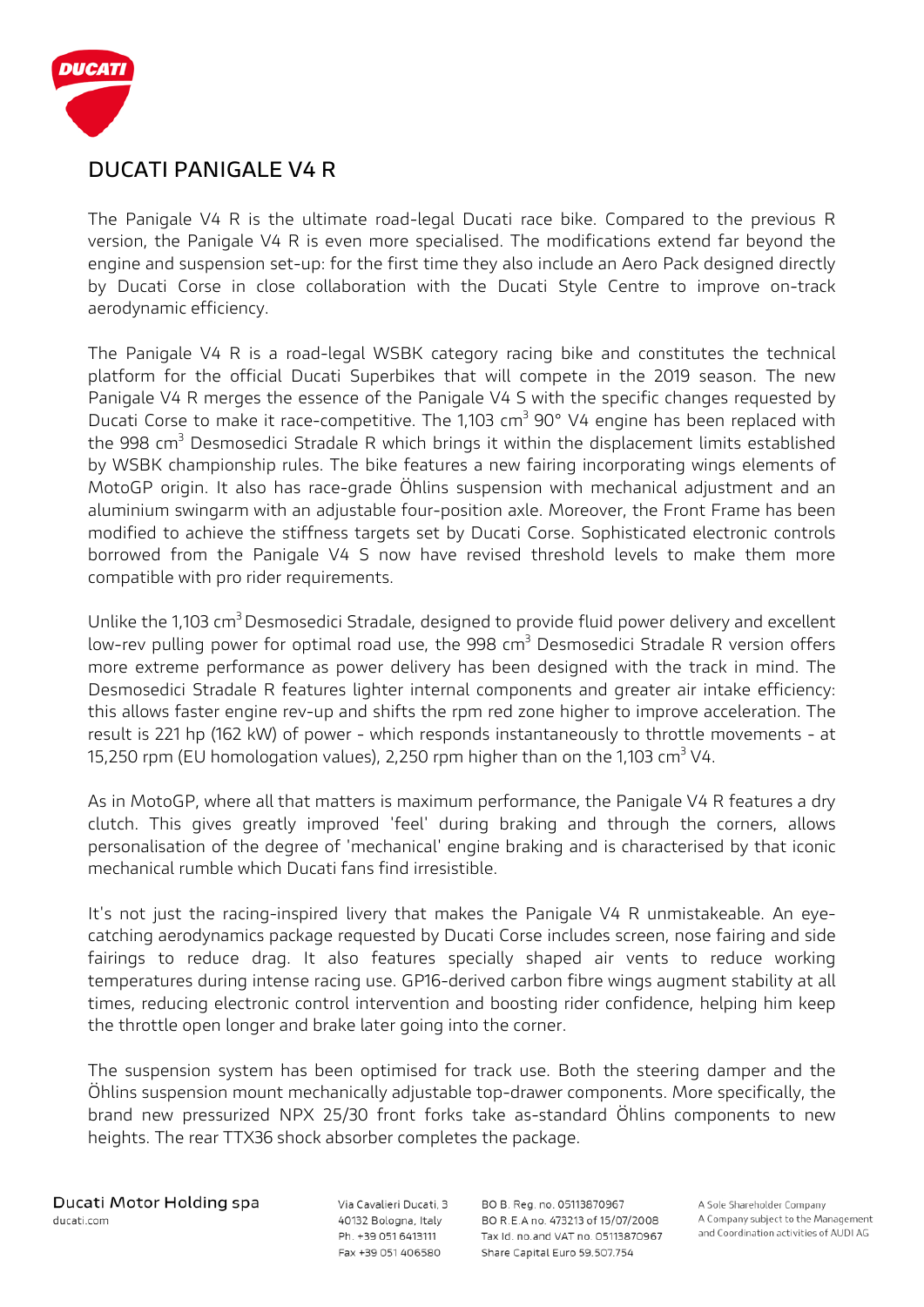

# **Ducati Panigale V4 R**

- **Colour** 
	- o "R" livery with aluminium tank
- **Main as-standard features:**
	- o 90° Desmosedici Stradale V4, R version, 998 cm<sup>3</sup>, 221 hp (162 kW) at 15,250 rpm
	- o Forged steel crankshaft with reduced stroke
	- o Moulded aluminium pistons with single compression ring plus oil ring
	- o Titanium con rods
	- o Titanium intake valves
	- o Oval throttle bodies (Ø 56 mm equivalent) with aerodynamic valve
	- o Dedicated variable-height air intake horns
	- o Exhaust manifolds of optimised length
	- o Cylinder heads with larger intake ducts
	- o High-permeability Sprintfilter P08 air filter
	- o STM EVO-SBK dry clutch
	- o Lightened, optimised-stiffness aluminium alloy Front Frame
	- o Pressurized Öhlins NPX 25-30 forks with manual adjustment
	- o Öhlins TTX36 shock absorber with manual adjustment
	- o Öhlins steering damper with manual adjustment
	- o Single-sided aluminium swingarm with adjustable pivot height (4 positions)
	- o Total Black Marchesini forged aluminium wheels
	- o Pirelli Diablo Supercorsa SP tyres (rear 200/60)
	- o Braking system with Brembo Stylema® monobloc calipers
	- o Aero Pack with carbon fibre wings
	- o 16-litre aluminium fuel tank with racing lay-out
	- o Carbon fibre front mudguard
	- o Carbon fibre rear manifold heat shield
	- o Dedicated seat
	- o 15/42 final transmission with 520 chain
	- o Full-TFT 5" screen
	- o Riding Modes (Race, Sport, Street)
	- o Electronics package with 6-axis Inertial Measurement Unit (6D IMU) including: ABS Cornering Bosch EVO; Ducati Traction Control EVO (DTC EVO); Ducati Slide Control (DSC); Ducati Wheelie Control EVO (DWC EVO); Ducati Power Launch (DPL); Ducati Quick Shift up/down EVO (DQS EVO); Engine Brake Control EVO (EBC EVO).
	- o Pit Limiter
	- o Lap Timer EVO
	- o Keys for fast selection of controls
	- o Ducati Multimedia System (DMS)
	- o Full-LED headlight with DRL
	- o Single-seater configuration
	- o Ducati Data Analyser (DDA+) with GPS module
	- o Lithium-ion battery
	- o Supplied: aluminium mirror hole covers, plate holder removal kit

Ducati Motor Holding spa ducati.com

Via Cavalieri Ducati, 3 40132 Bologna, Italy Ph. +39 051 6413111 Fax +39 051 406580

BO B. Reg. no. 05113870967 BO R.E.A no. 473213 of 15/07/2008 Tax Id. no.and VAT no. 05113870967 Share Capital Euro 59.507.754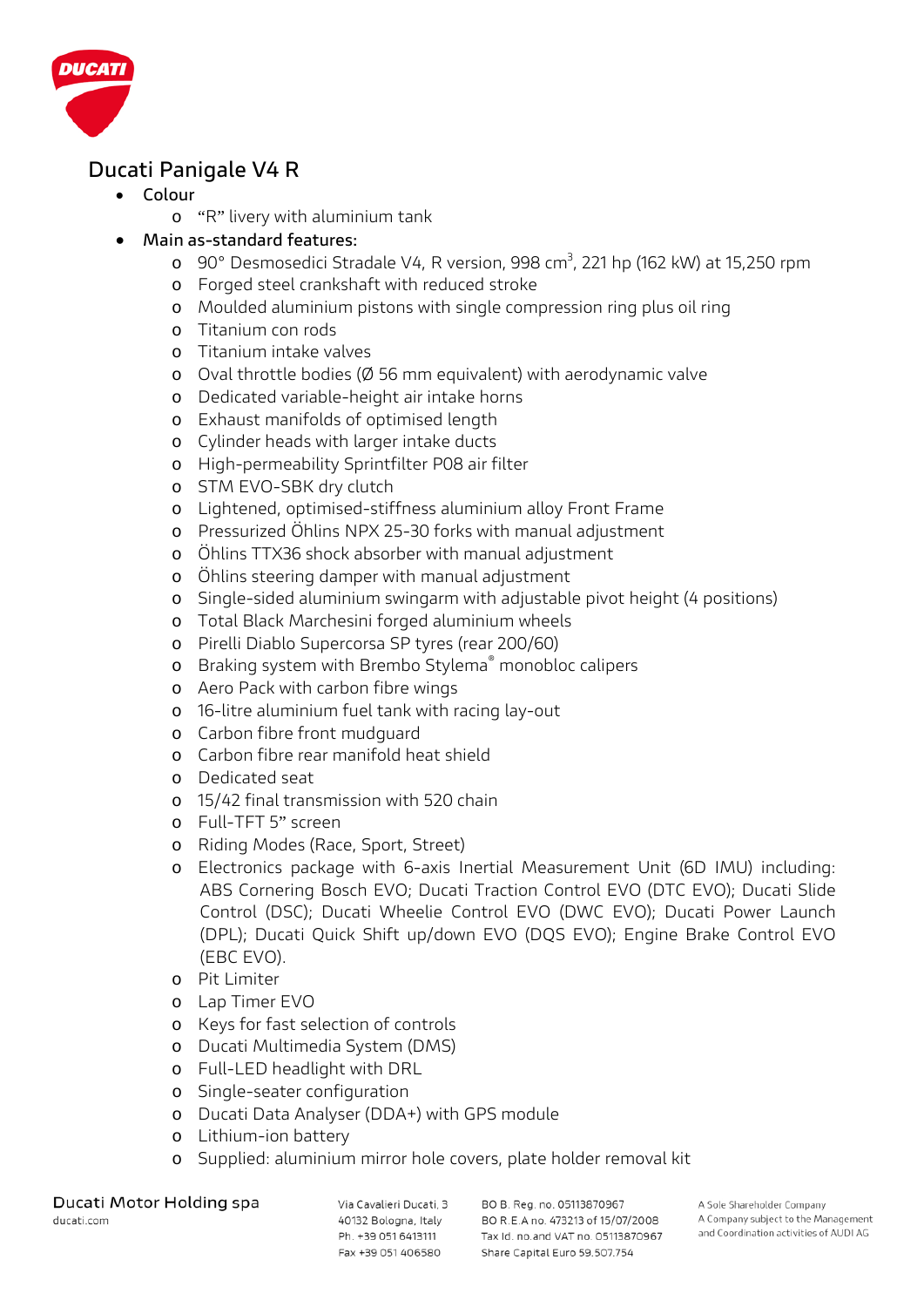

#### **Desmosedici Stradale R engine**

The Desmosedici Stradale R - the link between the 1,103 cm3 V4 on the Panigale V4 and the MotoGP engine - takes the performance limits for a road-legal engine to unprecedented heights. Originally designed to compete in the Superbike championships, this engine has now undergone numerous changes that make it even more like the one used in MotoGP.

The Panigale V4 R engine can deliver 221 hp (162 kW) at 15,250 rpm and 112 Nm of torque at 11,500 rpm (EU homologation values). It has a 14:1 compression ratio and the rev limiter is set at 16,000 rpm (16,500 rpm in sixth gear). These figures - impressive for a 998 cm3 engine - can be taken even higher by fitting the full-racing Ducati Performance exhaust by Akrapovič, which boosts maximum power to 234 hp (172 kW) at 15,500 rpm.

Like the Desmosedici Stradale, the R version is a 90° V4 with cylinders banked 42° back from the horizontal, a Twin Pulse firing order and a counter-rotating crankshaft\*. Designed to be a fully stressed member of the vehicle, the engine retains a bore of 81 mm while stroke has been changed to 48.4 mm thanks to the new forged steel crankshaft which moves four titanium con rods with a centre-to-centre of 104.3 mm: each one is 100 g lighter than the steel ones used on the Panigale V4.

Pistons are made of moulded aluminium, have a single compression ring plus an oil ring and take advantage of "box in box" technology: this contains both skirt height and below-chamber thickness, helping to reduce attrition and inertial loads while maintaining the necessary strength and stiffness.

Featuring dedicated profiles, the four Desmosedici Stradale R camshafts provide increased lift with respect to the Desmosedici Stradale and move the sixteen valves (Ø 34 mm titanium intake valves, Ø 27.5 mm steel exhaust valves). The valves feature titanium half-cones, a solution usually adopted only on racing bikes. Dedicated fluid dynamic design of the R engine cylinder heads has led to the development of new, larger intake ducts.

The new crankshaft - 1,100 grams lighter than the one on the Panigale V4 - is mounted on brass bushings and retains the 70° crank pin offset together with the 90-degree V engine layout. This solution generates what Ducati calls a Twin Pulse firing order, because it's as if the engine were reproducing the firing sequence of a twin-cylinder. The distinctiveness lies in the fact that the two left-hand cylinders fire closely together, as do the two right-hand ones. On the timing chart, the ignition points are, then, at 0°, 90°, 290° and 380°. This particular firing order makes the V4 sound just like the MotoGP Desmosedici.

The Desmosedici Stradale R engine gulps in air through oval throttle bodies and aerodynamic throttle openings (Ø 56 mm equivalent, an increase of 4 mm) connected to variable-height air intake horns of dedicated length. This solution optimises cylinder intake across the rev range, giving major advantages in terms of power delivery and handling. The R engine breathes through a high-permeability Sprintfilter P08 air filter.

Via Cavalieri Ducati, 3 40132 Bologna, Italy Ph. +39 051 6413111 Fax +39 051 406580

BO B. Reg. no. 05113870967 BO R.E.A no. 473213 of 15/07/2008 Tax Id. no.and VAT no. 05113870967 Share Capital Euro 59.507.754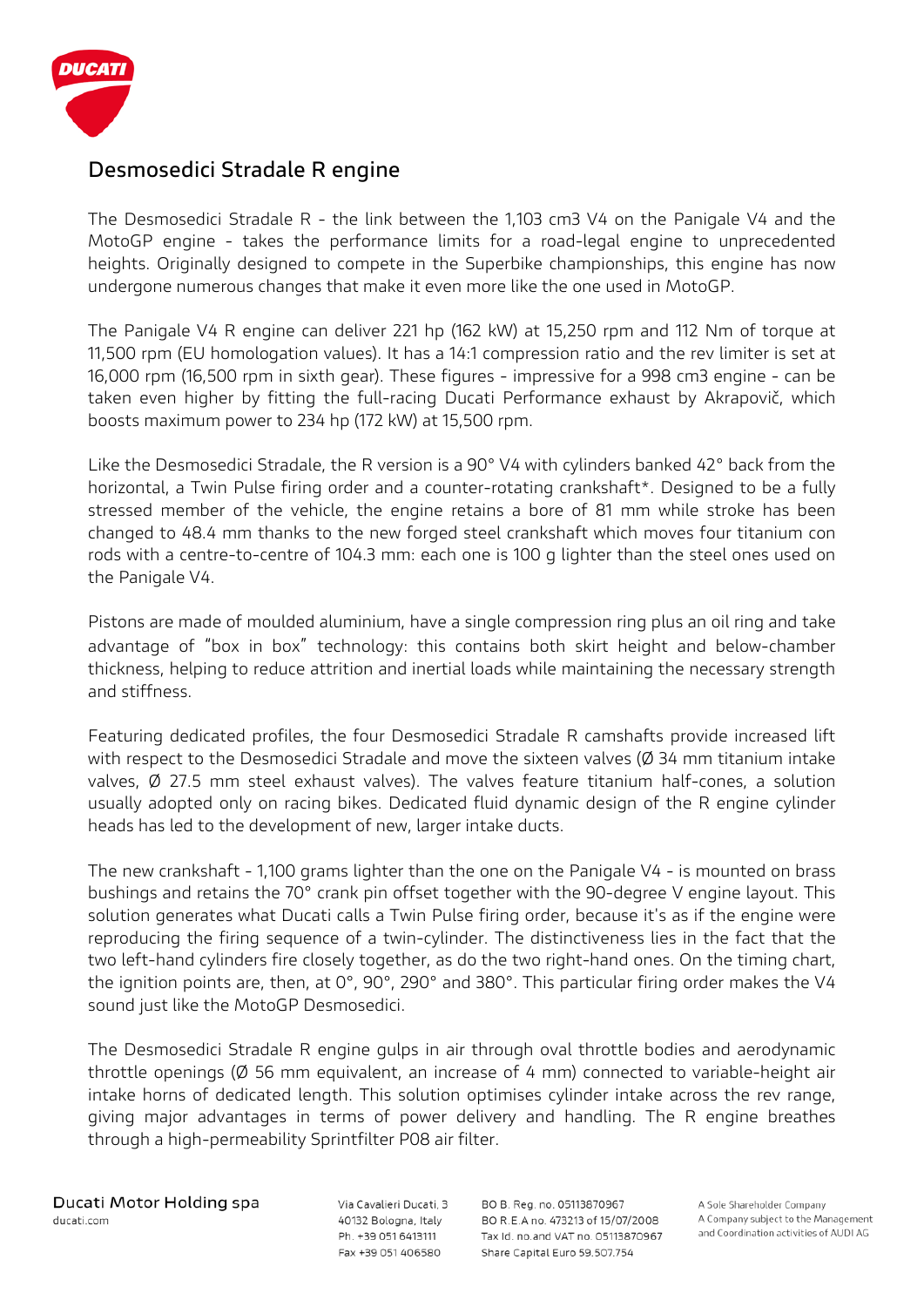

Thanks to development in close collaboration with Ducati Corse, the R version of the Desmosedici Stradale engine has undergone numerous performance-enhancing improvements. To limit power absorption the oil delivery pump has been redesigned and the alternator rotor lightened, shaving another 100 grams off total bike weight.

\* This layout demands the addition of the so-called 'jackshaft' to transfer crankshaft drive through the gearbox to the rear wheel so it turns the right way. The jackshaft adds an extra transmission element to the crankshaft-wheel connection system. This needs to be taken into consideration when establishing crankshaft power if the latter is obtained from measurements made at the wheel. During both homologation and measurement on acceleration test benches it is, therefore, necessary to consider an efficiency or, in any case, an additional coefficient that is, by law, fixed at 0.98.

# **Dry clutch**

As in MotoGP, where all that matters is maximum performance, the Panigale V4 R features a dry clutch. The V4 R mounts an STM EVO-SBK clutch, made of machined-from-solid aluminium with a 48-tooth clutch basket and plate set; there are 9 take-up plates and 9 drive plates with a diameter of 138 mm.

During extreme on-track use, this gives greatly improved ride 'feel'. More specifically, the dry clutch ensures a more efficient anti-patter function, even during aggressive downshifting, and greater fluidity during 'off-throttle' phases; moreover, it's also possible to personalise the degree of 'mechanical' engine braking by selecting a different secondary spring from those available in the Ducati Performance accessories catalogue.

Further benefits include the absence of the resistance opposed by the engine oil and reduced oil contamination as dust from disc wear is not carried into the lubrication circuit.

Last but not least, there's the iconic mechanical clutch rumble which Ducati fans find irresistible.

Via Cavalieri Ducati, 3 40132 Bologna, Italy Ph. +39 051 6413111 Fax +39 051 406580

BO B. Reg. no. 05113870967 BO R.E.A no. 473213 of 15/07/2008 Tax Id. no.and VAT no. 05113870967 Share Capital Euro 59.507.754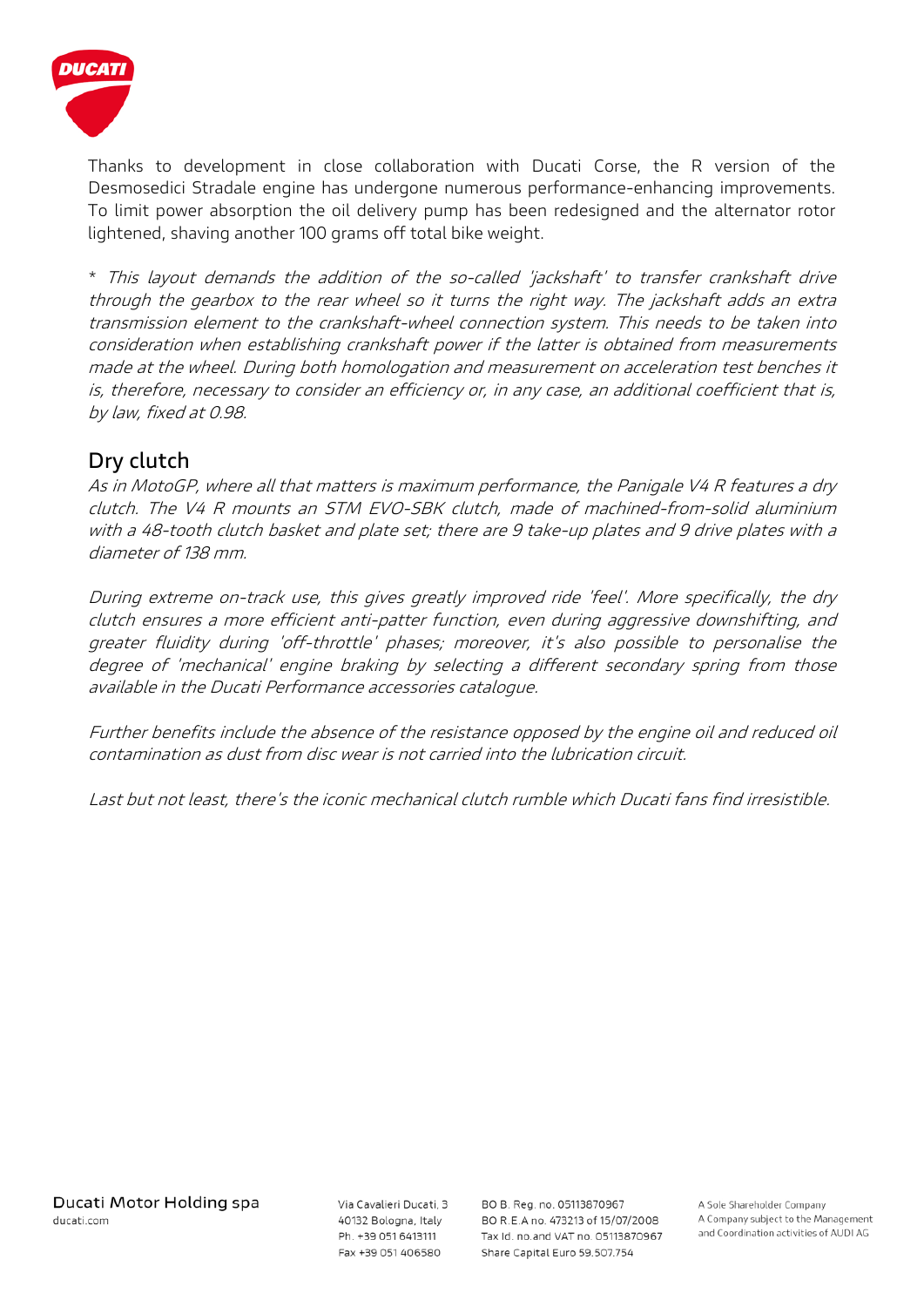

# **Aero Pack by Ducati Corse**

The aerodynamic Panigale V4 R 'shell' was developed by Ducati Corse in close collaboration with the Ducati Style Centre; the outcome is a fairing in true Panigale style that meets official Ducati Superbike needs in full.

As in MotoGP, aerodynamic development involved a series of preliminary CFD (Computational Fluid Dynamics) studies, followed by optimised shaping of a full-scale wind tunnel model.

The Panigale V4 R aerodynamics package includes:

- Screen, nose fairing and larger lateral fairings
- More efficient lateral vents for radiator through-air
- Wings

Compared to the Panigale V4, the new screen - higher and more angled - provides better airflow protection for riders, especially in the helmet and upper shoulder areas. The screen is attached to a new nose fairing that is higher and wider (+15 mm per side) in the arm-shield zone in order to reduce arm and shoulder-induced drag on the straights.

The lateral fairings have been widened considerably (+38 mm per side) with the dual aim of reducing on-rider airflow impact and maximising aerofoil efficiency.

At the sides, the stylish air vents of the Panigale V4 have been replaced by more efficient ones designed to handle the racing-type temperatures reached by the more powerful engine on the Ducati Panigale V4 R. These new vents increase air through-speeds on water and oil radiators by 6% and 16% respectively.

The biggest change on the Panigale V4 R - which defines the aesthetics of the bike - comes from the wings. Conceptually derived from those used on the GP16 (before aerofoil shapes were subject to regulatory limits), the 'wings' on the Panigale V4 R are actually more efficient than those employed in MotoGP.

These monoplane single-element wings have a trapezoidal layout with a tapered profile from root to tip. Wing performance has been improved thanks to the insertion of the longitudinally arranged strake and the winglet which 'insulates' the airflow over its surfaces.

Working in concert with the fairing design, the wings increase overall downforce (+30 kg at 270 kph). Greater downforce reduces front wheel 'floating' at high speed and the tendency to wheelup; it also boosts stability during braking at the turn-in point and through the corner.

This dynamic behaviour lets riders - against a small increase in steering torque caused by the heightened stability - lower their lap times as it reduces electronic control intervention, helping riders keep the throttle open for longer and brake later

Via Cavalieri Ducati, 3 40132 Bologna, Italy Ph. +39 051 6413111 Fax +39 051 406580

BO B. Reg. no. 05113870967 BO R.E.A no. 473213 of 15/07/2008 Tax Id. no.and VAT no. 05113870967 Share Capital Euro 59.507.754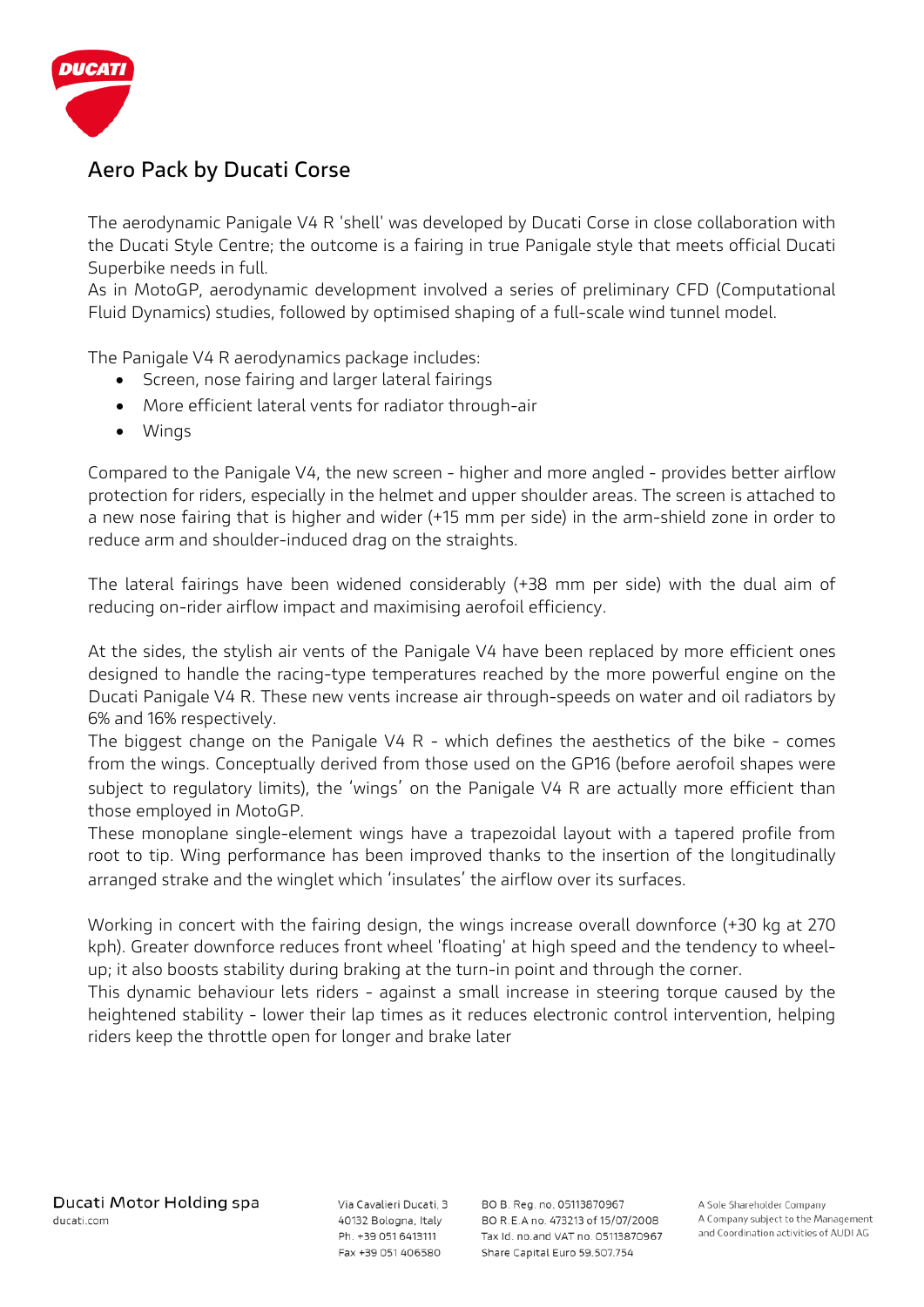

#### **Race-optimised chassis set-up**

#### **Frame**

The Panigale V4 R Front Frame differs from the V4 S one not just because it is black. Above all, the machined sides ensure attainment of the stiffness goals set by Ducati Corse and reduce weight even further. To complete the modifications to the chassis set-up, the rear swingarm pivot height can now be adjusted (it has 4 positions, 2 mm apart from each other). This feature broadens the adjustment scope so the bike can be adapted more precisely to individual riding styles and road/track conditions.

#### **Suspension**

Since the Panigale V4 R has been designed for near-exclusive use on race tracks, it does not mount the event-based semi-active Öhlins suspension seen on the V4 S but, rather, the Swedish firm's professional mechanical units.

Up front, the Panigale V4 R mounts an exclusive new pressurised Öhlins 43 mm NPX 25/30 fork with TiN treatment and, at the rear, an Öhlins TTX36 shock absorber. Both feature mechanical adjustment. The Öhlins steering damper also abandons electronic adjustment in favour of a mechanical alternative.

Compared to the NIX 30 model on the Panigale V4 S, the new NPX 25/30 uses a pressurised damping system that is an offshoot of the one used on Öhlins WSB racing forks. Compared to a traditional system, a pressurised one minimises the risk of oil cavitation, offering improved bump absorption while ensuring excellent braking stability and support to give the rider better frontend 'feel'.

Just like the Öhlins forks used in MotoGP, compression damping occurs in the left fork tube and makes use of a  $\emptyset$  25 mm piston. Rebound damping instead, in the right fork tube, uses a  $\emptyset$  30 mm one. Specifically designed and machined outer tubes save a further 600 g with respect to the forks on the Panigale V4 S.

To complete the suspension set-up the bike features the same 'total black' aluminium Marchesini wheels used on official Ducati bikes.

Via Cavalieri Ducati, 3 40132 Bologna, Italy Ph. +39 051 6413111 Fax +39 051 406580

BO B. Reg. no. 05113870967 BO R.E.A no. 473213 of 15/07/2008 Tax Id. no.and VAT no. 05113870967 Share Capital Euro 59.507.754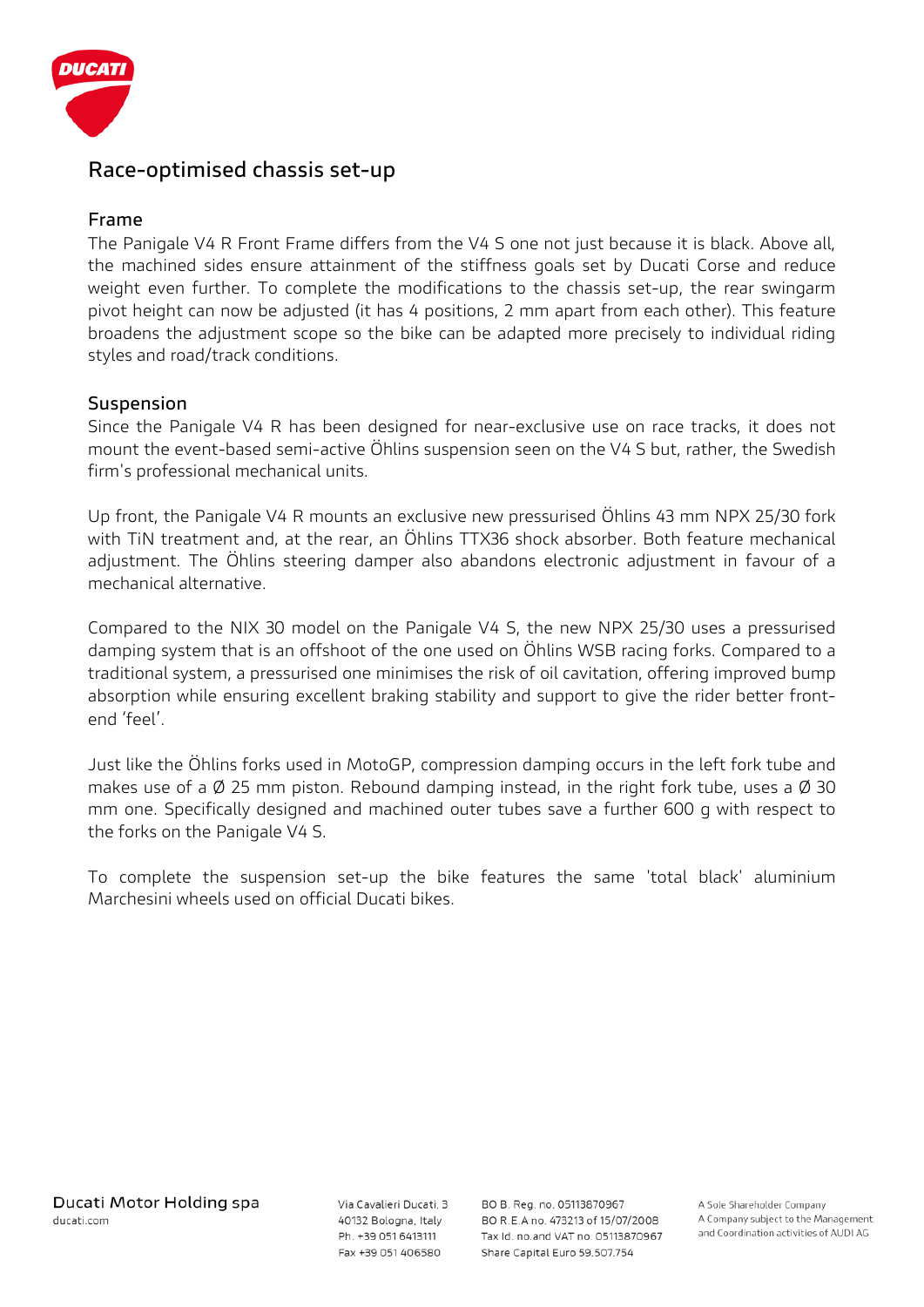

# **Electronics**

# **Latest-generation electronic controls**

The Panigale V4 R is equipped with a latest-generation electronics package that controls every stage of the ride via a 6-axis Bosch inertial platform (6D IMU – Inertial Measurement Unit). The latter features revised intervention logic to adapt to the needs of pro riders.

The Panigale V4 R electronic control package includes:

- Bosch Cornering ABS EVO
- Ducati Traction Control (DTC) EVO
- Ducati Slide Control (DSC)
- Ducati Wheelie Control (DWC) EVO
- Ducati Power Launch (DPL)
- Ducati Quick Shift up/down (DQS) EVO
- Engine Brake Control EVO (EBC) EVO

The operational parameters for each of these controls are associated by default with the three Panigale V4 R Riding Modes. DTC, DWC, DSC or EBC control levels can be adjusted quickly via the left switchgear.

#### **Bosch Cornering ABS EVO**

The Bosch ABS system with Cornering function allows ABS operation even with the bike leaned over. Bosch Cornering ABS EVO can be set at three different levels to fully satisfy the needs of all riders.

While level 3 is recommended for low-grip conditions, levels 2 and 1 emphasise braking power and are intended for use on high-grip surfaces.

Selecting level 2 activates the Slide by Brake function, which lets riders drift the bike into the corners safely.

Recommended for pro riders, ABS level 1 restricts ABS intervention to the front brake only, yet retains the Cornering function to allow super-hard braking up to and past the turn-in and recovery from any riding errors.

# **Ducati Traction Control (DTC) EVO**

The DTC EVO has evolved a step further by implementing a 'derivative' control branch, so called because it acts on the derivative of wheelspin (spontaneous grip loss), making control predictive and even smoother and damping oscillation, especially where grip conditions are sub-optimal. This same approach is applied on the GP18.

Via Cavalieri Ducati, 3 40132 Bologna, Italy Ph. +39 051 6413111 Fax +39 051 406580

BO B. Reg. no. 05113870967 BO R.E.A no. 473213 of 15/07/2008 Tax Id. no.and VAT no. 05113870967 Share Capital Euro 59.507.754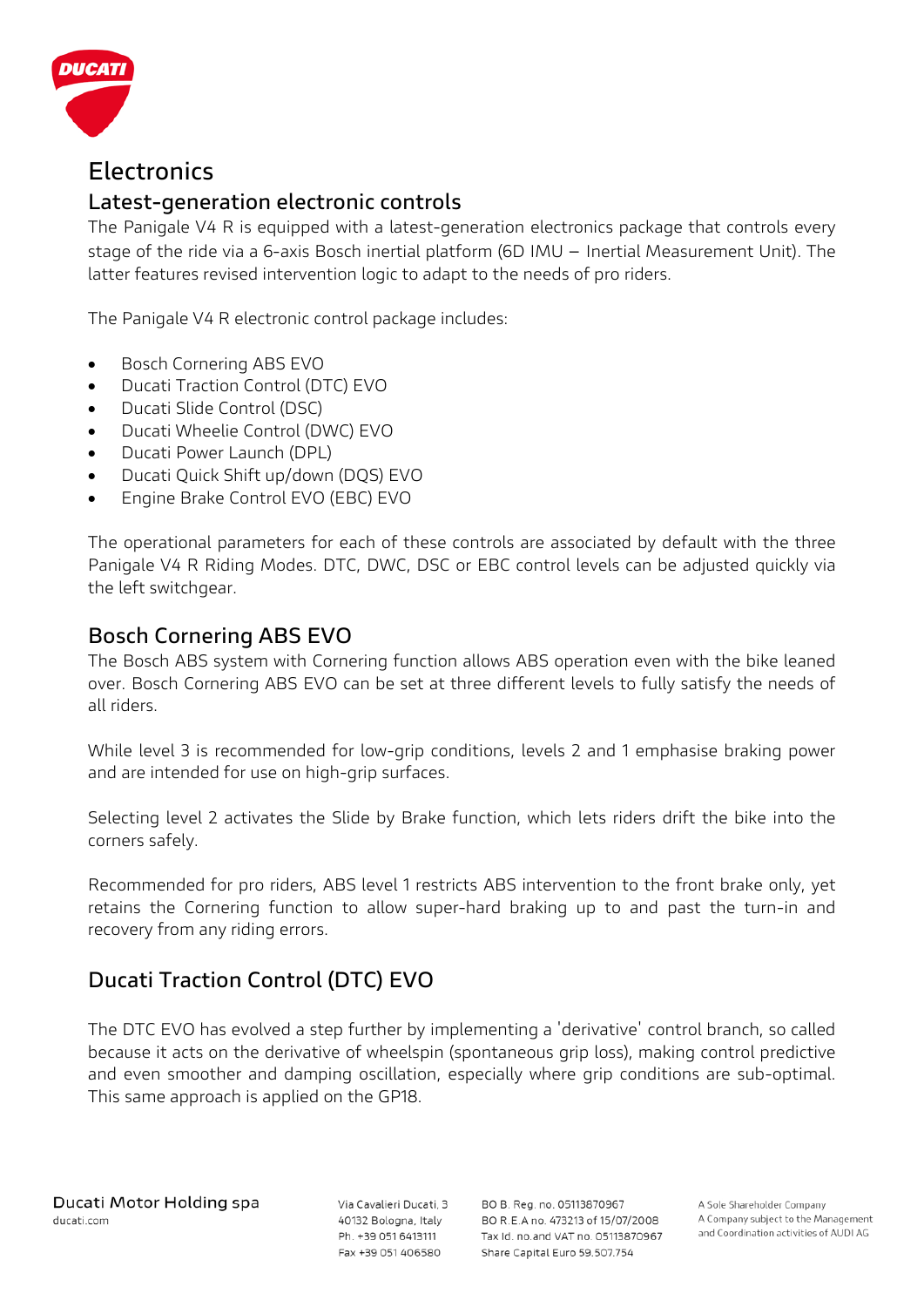

The DTC EVO interfaces with the 6-axis Inertial Measurement Unit (IMU), constantly measuring the lean angle and using it to accurately calculate the degree of intervention needed to ensure suitable rear wheelspin (according to the DTC EVO level setting).

When set to level 1 or 2, DTC EVO activates the Spin on Demand function. This lets the rider use the throttle, with the bike leaned over, to request more wheelspin than would be given by the normal intervention level so the bike can pivot around its front wheel and complete the taken cornering line.

DTC EVO acts not just on ignition and injection advance but also on throttle body valve aperture to ensure more fluid intervention when fast-action control is not required.

# **Ducati Slide Control (DSC)**

Co-developed with Ducati Corse, this new system provides the rider with further support by controlling the torque delivered by the engine as a function of the slide angle; its goal is to improve out-of-the-corner performance by preventing slide angles that might otherwise be difficult to handle.

DSC has two different settings: switching from level 1 to level 2 results in easier control of slide angles that would otherwise be hard to manage.

Like DTC EVO, DSC controls torque reduction by acting on the throttle body valves, decreasing spark advance and reducing injection.

# **Ducati Wheelie Control (DWC) EVO**

The Panigale V4 R is also equipped with the latest version of Ducati Wheelie Control EVO (DWC EVO). Thanks to the information provided by the IMU 6D, The DWC EVO detects the occurrence and extent of wheelies to control them with a higher level of precision, ensuring a more accurate response to rider input.

# **Ducati Power Launch (DPL)**

This 3-level system ensures lightning-fast yet safe starts, letting the rider focus on releasing the clutch. The DPL makes use of the DWC functions and always keeps DTC active to ensure compete safety at all times

The DPL has three different settings and is activated by pressing the specific key on the righthand switchgear. Level 1 favours high-performance starts, level 3 is safer and more stable.

# **Ducati Quick Shift up/down (DQS) EVO**

In addition to minimising shift times, the DQS EVO with up/down function allows clutchless down-changes. The EVO version mounted on the V4 R uses lean angle info to maximise bike stability during through-the-corner gearshifts. During downshifting this system works seamlessly with the slipper clutch and Engine Brake Control (EBC) to ensure optimal gear meshing during on-the-edge riding.

Ducati Motor Holding spa ducati.com

Via Cavalieri Ducati, 3 40132 Bologna, Italy Ph. +39 051 6413111 Fax +39 051 406580

BO B. Reg. no. 05113870967 BO R.E.A no. 473213 of 15/07/2008 Tax Id. no.and VAT no. 05113870967 Share Capital Euro 59.507.754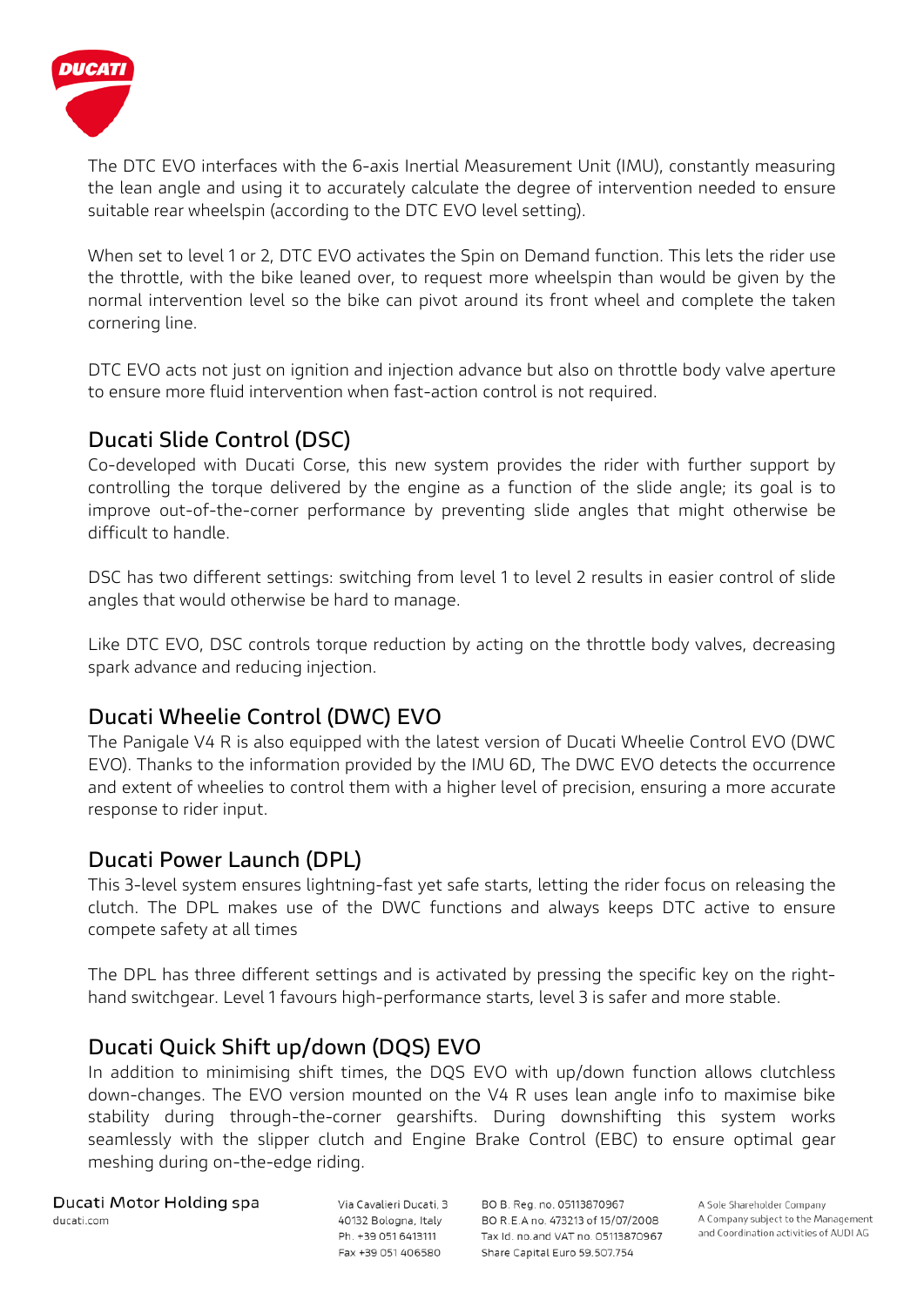

# **Engine Brake Control (EBC) EVO**

EBC (Engine Brake Control) helps riders optimise bike stability under extreme turn-in conditions. EBC EVO, optimised according to lean angle, monitors the throttle body valve position, the selected gear and crankshaft deceleration during aggressive braking and adjusts throttle aperture to balance out the torque applied to the tyre.

#### **New Ducati Riding Mode (RM) strategy**

Riding Modes provide users with three different pre-set riding styles so that Panigale V4 R performance can be adapted to the rider, the nature of the track/route and weather conditions.

**Race Riding Mode** – Race RM is designed to let the rider tap into the full potential of the Panigale V4 R on high-grip asphalts. Selecting Race gives the rider 221 hp, with direct Ride-by-Wire throttle response. Race mode sets the electronics at a low intervention level with the ABS only intervening on the front wheel to provide maximum braking performance, but with the Cornering feature always active

**Sport Riding Mode** – Sport RM allows less experienced riders to enjoy effective, spectacular bike performance. Again, the engine delivers 221 hp but with a sports-style Ride-by-Wire throttle response. The Slide by Brake function is activated, as is Cornering ABS, to maximise cornering performance.

**Street Riding Mode** – Street RM is recommended when riding the Panigale V4 R on low-grip surfaces or on public road. This RM still delivers 221 hp but, like Sport RM, has a more progressive throttle response. Electronic control settings ensure grip and stability to maximise safety.

Via Cavalieri Ducati, 3 40132 Bologna, Italy Ph. +39 051 6413111 Fax +39 051 406580

BO B. Reg. no. 05113870967 BO R.E.A no. 473213 of 15/07/2008 Tax Id. no.and VAT no. 05113870967 Share Capital Euro 59.507.754